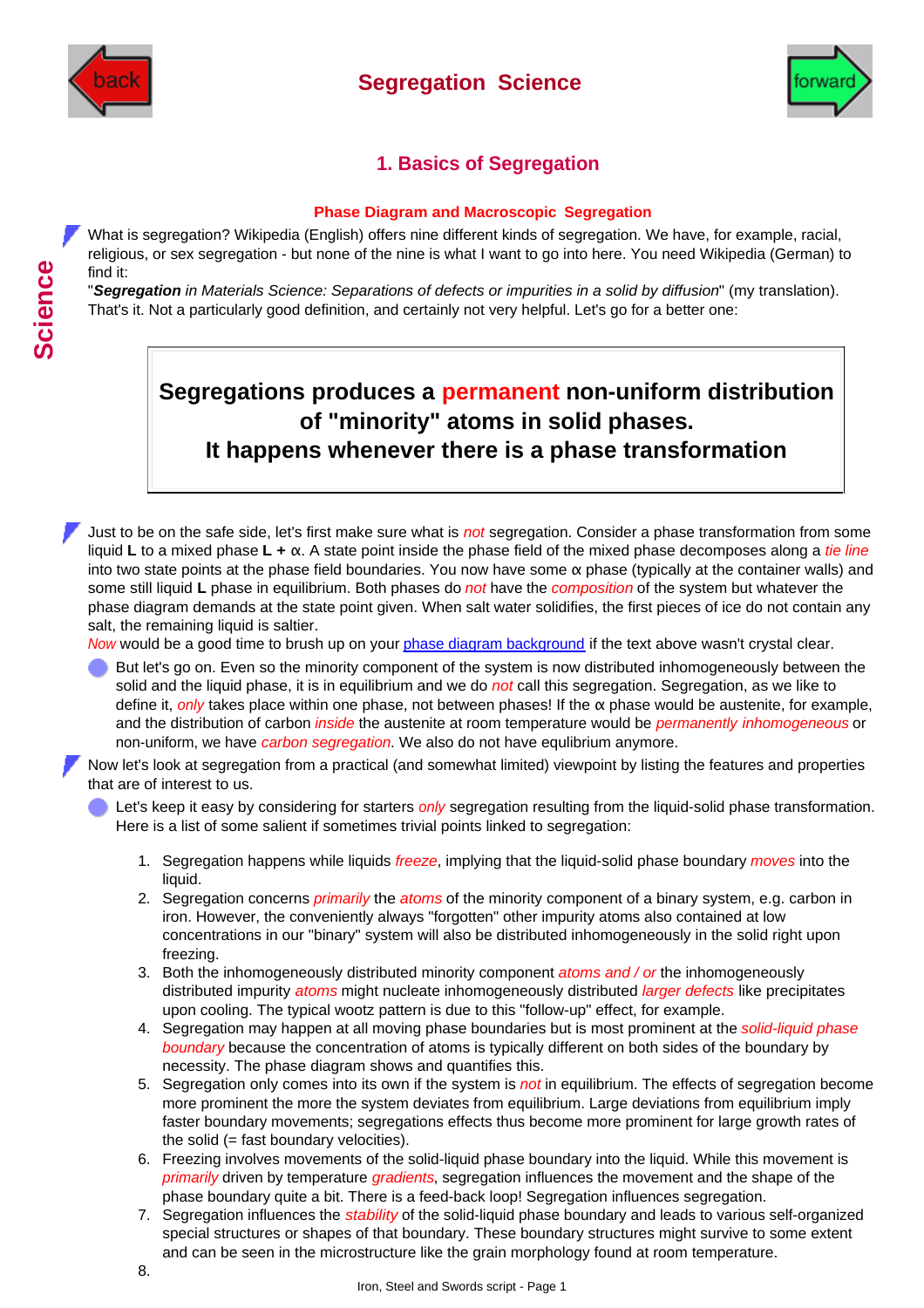- 8. Segregation influences the local *speed* of the solid-liquid phase boundary movement, and can even lead to periodic stop-and-go movements.
- 9. Segregation happens if atoms in the solid and the liquid cannot move fast enough to quickly establish equilibrium concentrations. In the *solid*, movement is restricted to diffusion and is thus only controlled by the temperature. In the *liquid*, movement of atoms takes place by diffusion *and* by convection, the flowing of the liquid. The convection strength and the flow pattern depends on many variables and influences segregation very much.
- 10. Segregation is difficult to deal with quantitatively. First, because there is a feed-back loop: segregation influences what is going on a the solid-liquid phase boundary, and what is going on there influences segregation. Second, because only a full three-dimensional treatment can do justice to segregations - and that is never easy. Third, because calculating the flowing of liquids is rather difficult, in particular if there is turbulent flow.

In other words: it is almost hopeless! Well, not quite. Some basics can be readily understood, and the basic behavior of some real systems is also not too difficult to understand. In what follows, I'll go into that. But be warned: What kind of segregation takes place in *wootz steel*, leading eventually to the pattern on *wootz blades*, is not all that clear to me at present.

For starters, let's look at some major points from the list above in some detail. First, let's find out (again) how a phase diagram shows and quantifies the difference of the atom concentration in different phases. Of course, we take our old friend, the iron - carbon phase diagram for illustrating this point. We start, for example, with a composition of 2.7 % carbon, and a temperature well within the liquidus part as shown below.



Now we lower the temperature of the system with some *rate*, e.g. 0.001 <sup>o</sup>C per minute, or 100 <sup>o</sup>C per minute, or whatever we like. As long as we do brain work, there are not restrictions for the **cooling rate** employed. If we would do a real experiment, very slow cooling rates tend to be extremely boring (even to [graduate students](http://www.tf.uni-kiel.de/matwis/amat/iss_dec_15_2021/kap_8/backbone/r8_2_3.html#graduate students)), and very fast cooling rates are simply impossible.

Whatever we do, sooner or later we hit the line separating the fully liquid phase (**L**) from the two-phase region **L + γ**. A little further down we reach the state indicated by "**1**". The state point then decomposes into the two state points shown.

What we will find in *equilibrium* is: a little bit of the γ austenite phase, and a lot of the liquid phase. With the [lever](http://www.tf.uni-kiel.de/matwis/amat/iss_dec_15_2021/kap_7/backbone/r7_2_2.html#lever rule) [rule](http://www.tf.uni-kiel.de/matwis/amat/iss_dec_15_2021/kap_7/backbone/r7_2_2.html#lever rule) we could deduce how much, exactly, " a little bit" and "a lot" would be, but that is not all that important here.

Important is that the phase diagram tells us that inside the **L + γ** field the composition of the liquid and the solid *must* be quite different. The solid at state point 1, for example, has about 1.3 % carbon, the liquid around 3 %. Those are the nirvana or equilibrium values for these phases at the chosen temperature.

The fact that the carbon concentration must and will be different in the two phase is *not* what we call segregation. It is, however, the reason or cause for segregation to happen as soon as we deviate from equilibrium. The larger the difference in the two concentrations, the bigger the possible segregation effects.

<span id="page-1-0"></span>It is therefore useful and customary to use the ratio of these two numbers to define an (equilibrium) **segregation coefficient** *k*, sometimes also called **partition coefficient** or **distribution coefficient**:

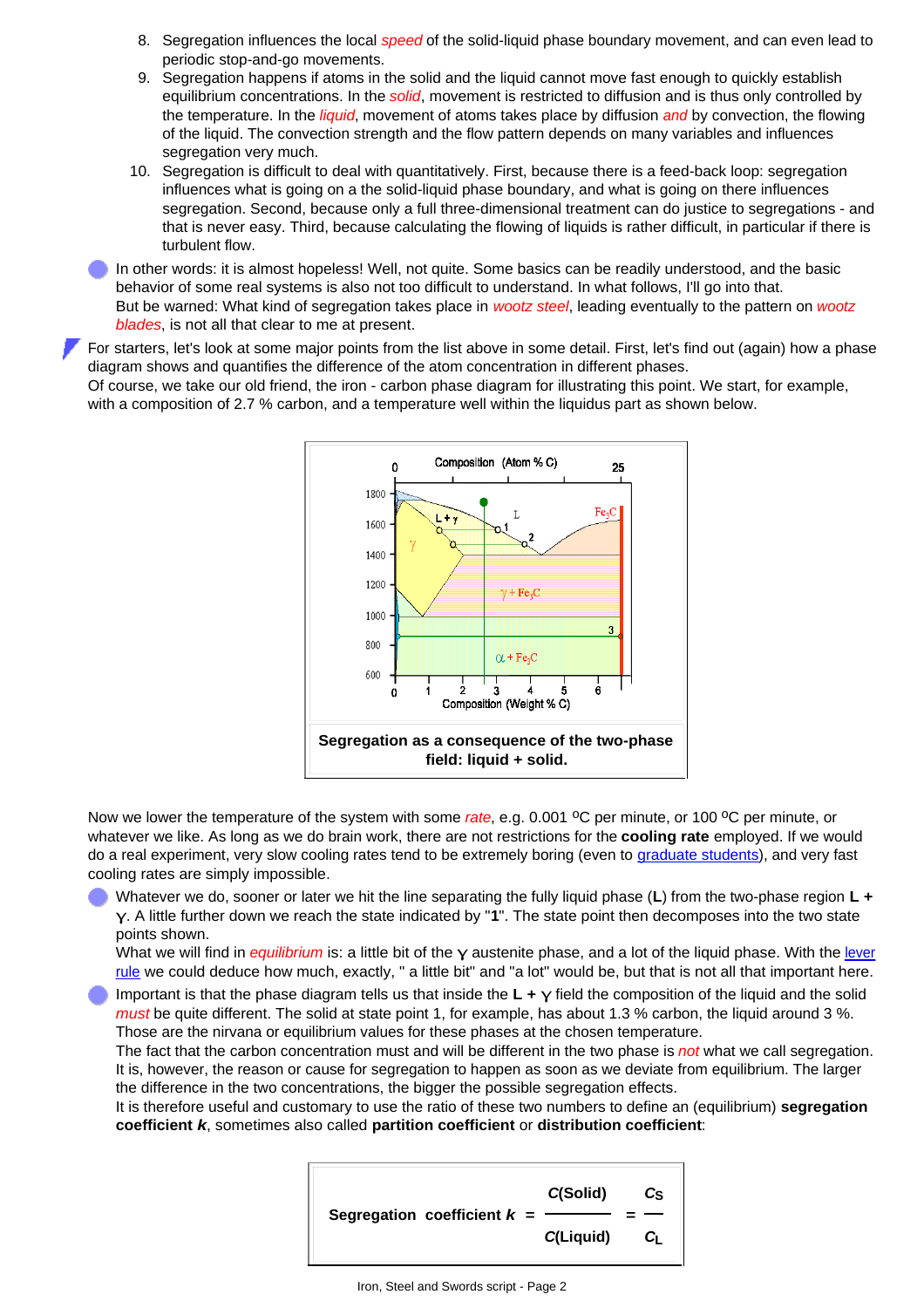Since the liquid typically contains the higher concentration of the atoms in question, we have typically *k* **< 1**. For non-equilibrium, we define an **effective segregation coefficient** *k***eff** that is always closer to unity than the equilibrium one.

Now let's see how segregation works. We start from a perfect equilibrium situation at point 1 and lower the temperature until we arrive at state point No. 2. We have now about equal amounts of solid and liquid and still different equilibrium concentrations of carbon in the two phases. However, the carbon concentration in the two phases are now also *different* from what they were in state No. 1!

The solid phase and the liquid phase now need *larger* carbon concentrations compared to what they had in state 1 to be in equilibrium. The segregation coefficient also changes somewhat but not [all that much](http://www.tf.uni-kiel.de/matwis/amat/iss_dec_15_2021/kap_6/illustr/s6_2_1d.html#_11). If we want to keep *equilibrium*, the carbon concentration in the parts already crystallized while in state 1 now *must go up* since in equilibrium the concentration has to be the same everywhere. How could that happen? At state point 1 you usually find a layer of the solid coating the walls of your vessel. When you go to state point 2, you add another layer but with a different composition. How can the two concentrations equilibrate? You guessed it: by [diffusion!](http://www.tf.uni-kiel.de/matwis/amat/iss_dec_15_2021/kap_4/backbone/r4_4_2.html#diffusion) Carbon from the carbon-rich melt keeps diffusing into the crystallized parts until the right concentration is achieved everywhere. The carbon concentration in the liquid then will be automatically at the correct value, too.

The key point is: *This will take some time*. It will actually take a lot of time - until hell freezes over or until the end of time, whatever comes first, if you go for absolute perfection. If you are practical and only request that the actual concentrations should be very close to, but not necessarily *exactly* at the equilibrium concentration, it still takes some time - but now you might be able to wait for it.

How much time it takes to stay sufficiently close to equilibrium at every temperature depends mostly on the magnitude of the [diffusion coefficient](http://www.tf.uni-kiel.de/matwis/amat/iss_dec_15_2021/kap_5/illustr/s5_2_3b.html#diffusion coefficient) of carbon in **γ**-iron at the chosen temperature. If we look at trace impurity segregation, the diffusion coefficients of the various [impurity atoms](http://www.tf.uni-kiel.de/matwis/amat/iss_dec_15_2021/kap_5/illustr/s5_2_3.html) also come into play. For our example, they tend to be far smaller than that of carbon.

At high temperatures the diffusion coefficients are large and it may not take very long to get close to equilibrium. However, since diffusion coefficients decrease *exponentially* with decreasing temperature, waiting times at lower temperatures get *exponentially* longer.

Before I come back to what that implies, let's cool down our sample a bit more.

Eventually we hit the line separating the **L + γ** phase from the *austentite* (**γ**) + cementite (**Fe3C**) phase mixture. The system decomposes into austenite and cementite, and the carbon concentration in the austenite changes once again. This "once again" must happen once again by *by diffusion*.

As we go down the temperature inside the **γ + Fe3C** phase field, the concentration of carbon in the austenite and the *amount* of **Fe3C** cementite changes.

Eventually we hit the line separating the **(γ) + (Fe3C)** phase from the final *ferrite* (**α**) + cementite (**Fe3C**) phase mixture known as *pearlite*. The system decomposes into ferrite and cementite as shown above for one example state, and the carbon concentration in the ferrite changes *by diffusion* as we go down the temperature as before. In the end, at room temperature (not included in the drawing above) we have ferrite and cementite. If we managed to maintain *equilibrium* at all times, the concentration of carbon and impurities in the two phase is what it should be and uniform. Let's emphasize this:

**What we don't have in equilibrium is** *segregation***!**

True. If we manage to have equilibrium for the final structure at room temperature, there is no segregation because the relevant atoms (carbon and some minor impurities in this example) are uniformly distributed. *However*:

## **What we don't have in almost all circumstances is** *equilibrium***!**

Achieving equilibrium for our example here involves to move a lot of carbon atoms around all the time. To do so requires *extremely* slow cooling rates even for practitioners, and infinitely slow cooling rates for purists. In other words: It can't be done under most circumstances. Some remainder of the effects taking place at the three phase transformations involved are bound to be permanently present at room temperature.

For slowly diffusing impurities (like vanadium) the final inhomogeneous distribution will tend to be more strongly related to the distribution right after freezing than for quick moving atoms (like carbon).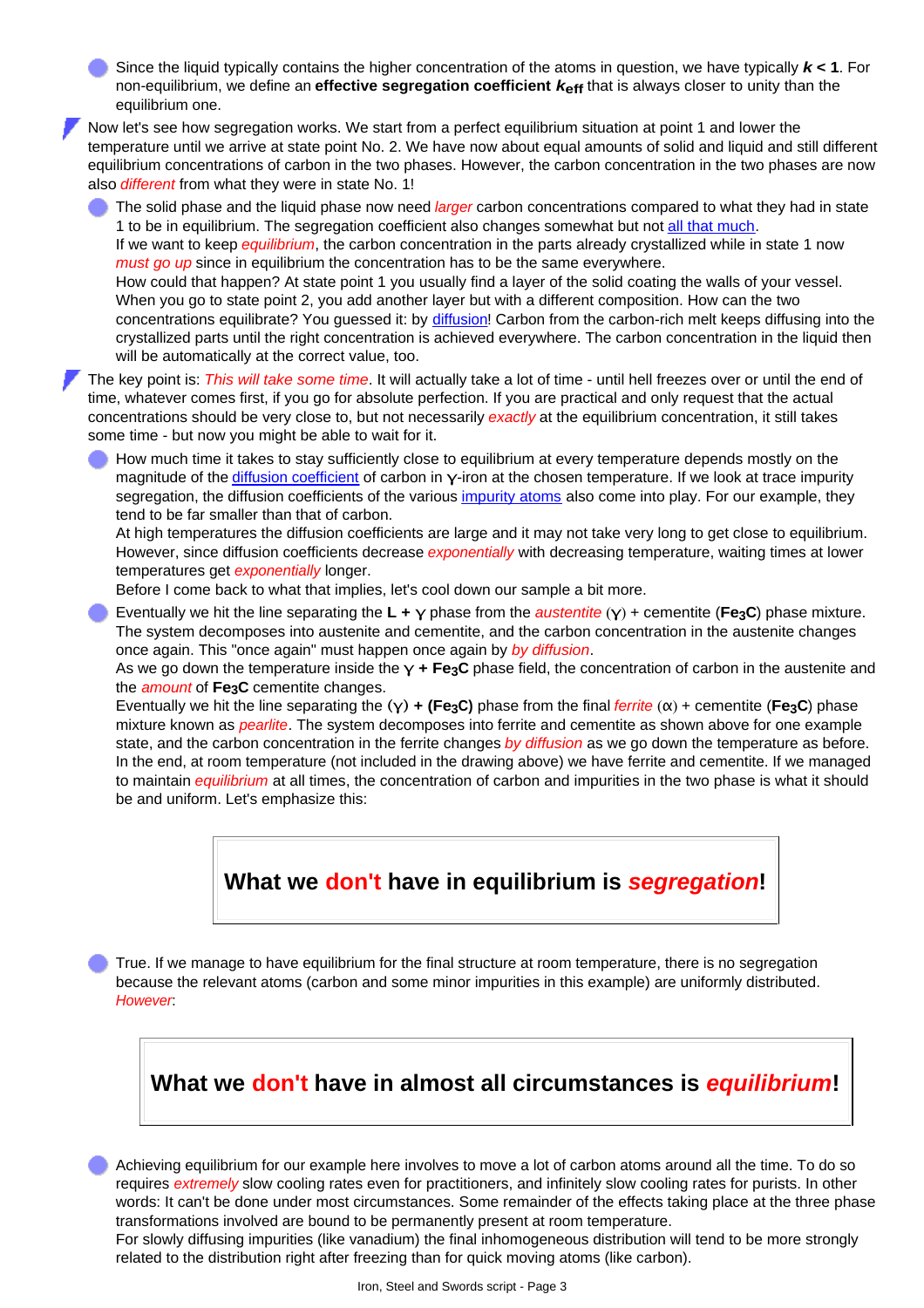So let's consider the other extreme. We go to some state, e.g. state No. 1 within some short time, not maintaining equilibrium all the time. Then we cool down extremely rapidly "freezing in" whatever we had as solid. Since we are only interested in the solid, that can be done most easily by just *decanting* the mix. Quickly pour off the liquid. This keeps not only the solid at whatever composition it had at that moment in time, it also allows a direct look at the *morphology* of the solid liquid interface. That's how the [picture in the backbone](http://www.tf.uni-kiel.de/matwis/amat/iss_dec_15_2021/kap_6/backbone/r6_2_2.html#_5) was obtained.

The solid we obtain will have about the composition indicated by the phase diagram for the temperature at which we decanted the mix. This is neither the composition of the original liquid nor what we would expect at room temperature. For our example it would not even have the right structure (**α + Fe3C** or pearlite) but would be austenite. That won't really happen because you just can't cool down that fast. In other words; it is not all that easy to assess what happened during freezing. What's left at room temperature is always different from what there was at freezing, and it is not always very clear what kind of changes occurred

during (rapid) cooling. In real life we will be somewhere between the two extremes. We will cool down too fast for achieving near-equilibrium

"everywhen" and everywhere, but since we solidify all of the original liquid, the average or *global* composition of the solid will be the same as that of the original liquid. That is not true for the *local* composition. The parts that solidified first (close to the container wall) will have a lower concentration, the last parts to solidify will have a higher concentration. We have *macro* segregation, in other words.

This just rehashed with some more details what I already stated in the backbone about ["macroscopic](http://www.tf.uni-kiel.de/matwis/amat/iss_dec_15_2021/kap_6/backbone/r6_2_2.html#_7) [segregation"](http://www.tf.uni-kiel.de/matwis/amat/iss_dec_15_2021/kap_6/backbone/r6_2_2.html#_7) in the extremely simple lead (Pb) - tin (Sn) system. The Fe-C system considered here is far more complex. It has two more phase transitions besides the liquid-solid "freezing". That doesn't make it easy to deal with but it doesn't add something qualitatively new either. Knowing about cooling rates, etc., we even could calculate the global concentration variations.

Before I go into this, let's summarize:

- Segregation effects arise because we have mixed phases in equilibrium. A segregation coefficient can be defined to assess the magnitude of the effect.
- Segregation effects tend to become more severe for small segregation coefficients since larger concentration differences need to be equalized.
- Segregation effects tend to become more severe for larger deviations from equilibrium, always going with larger cooling rates, because less time is available for equalizing concentration differences by diffusion.

That much is obvious for *macro segregation*, as we call concentrations differences or *gradients* on scale that is just a bit smaller than the sample size. You have macrosegregation if the concentration in a 10 cm sample changes on a scale of centimeters.

What about **[micro segregation](http://www.tf.uni-kiel.de/matwis/amat/iss_dec_15_2021/kap_6/backbone/r6_2_2.html#micro segregation)**, or concentration gradients on a micrometer scale and thus typically much smaller than the sample size? Or even worse, for scales in between "macro" and "micro" that become important, for example, for wootz steel.

Same thing in principle - but for far more complex reasons! In order to get a grasp on this topic, we first need to look at the *morphology* of the solid-liquid interface *and* on the way it moves. For doing this, I must first discuss a few basic about the *currents* flowing through a *moving* liquid-solid phase boundary during solidification.

#### **Currents Through the Solid-Liquid Interface**

One key to (micro) segregation phenomena is the *morphology* or the "shape" of the interface. I bet that if anybody would ask you what the interface between the liquid and solid part of some freezing concoction would look like, you would tend to say: "Probably planar, just like the interface between some liquid and gas. If I pour some water into a pot, its interface to the air is just a simple plane. Why should it be otherwise, when it starts to freeze? I've actually seen that happen, and the interphase (note the clever spelling!) between some ice on a lake and the water is usually quite planar.

Not to mention that you, personally, emphasized many times that interfaces want to minimize their area. Between a liquid and a solid contained in some pot or vessel, nothing beats a planar interface, give or take a little global curvature, with respect to minimal area."

Good arguments. You are absolutely right - as long as we consider systems at, or not to too far from equilibrium. But now we consider systems *far from equilibrium*. Those systems are *always* characterized by the fact that there are large current (densities) of something flowing through, towards, or away from the interphase. Why? Because the system *always* wants to get into equilibrium. Since it is far off equilibrium, something needs to change. But you only can make changes if something suitable moves from here to there - and that constitutes a *current* of something! Here are some examples of currents that we have [used before:](http://www.tf.uni-kiel.de/matwis/amat/iss_dec_15_2021/kap_5/illustr/s5_2_3b.html#currents; examples for)

- *Water* flows through a 3/4'' pipe, trying to establish equilibrium. Nirvana will be obtained if as much water as possible is "downhill" or at low pressure. That's why it flows! The water current is as large as it can be, given the constraints. As much water as possible will flow, and the strength of the current will never decrease from the possible maximum values "just so".
- *Electrical current* flows through a wire, trying to establish equilibrium. Nirvana will be obtained if as many electrons as possible are at low potential or voltage. That's why we have electricity. The current density is always as large as it can be given the constraints. ... (see above)

Iron, Steel and Swords script - Page 4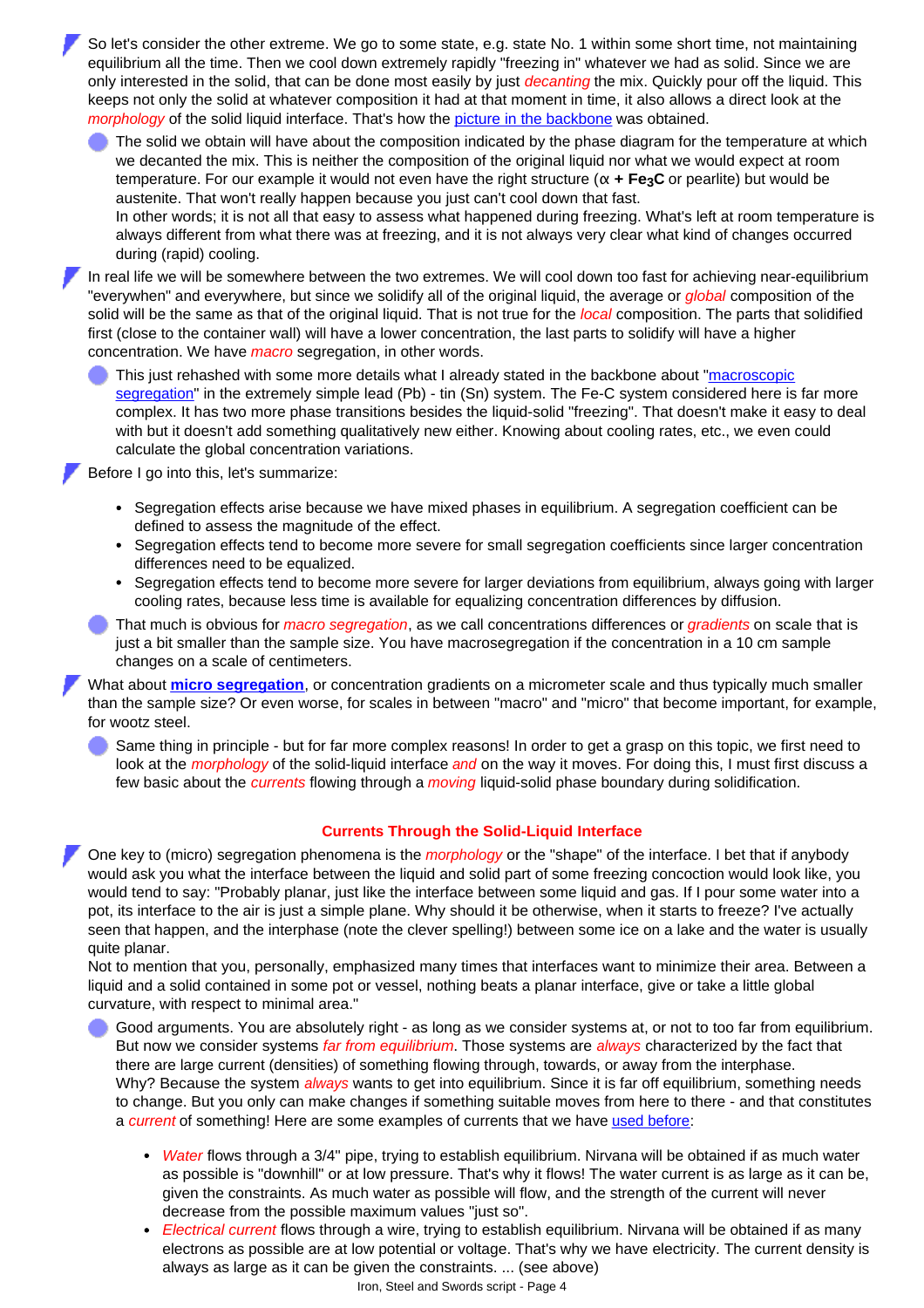- *Carbon atoms* flow from the surface of your steel into the interior, trying to establish the concentration needed for equilibrium. That's why they are doing this. Nirvana will be obtained if the concentration is the equilibrium concentration everywhere. The carbon atom current density is always .... (see above).
- Heat, meaning energy, flows from some hot part to some cold part, trying to establish equilibrium. Nirvana will be obtained if the temperature is the same everywhere. And so on.

As soon as equilibrium is reached, there are no more currents. That also implies that the currents are large at the beginning, getting smaller as the system moves closer to equilibrium, but never smaller as they could be.

If you ponder that for a while, you realize that there are *two* kinds of currents that must be flowing through, towards, or from a liquid-solid interface during freezing:

- 1. A heat or energy current
- 2. A current of atoms.

**[Heat](http://www.tf.uni-kiel.de/matwis/amat/iss_dec_15_2021/kap_4/backbone/r4_3_1.html#heat and energy)**, a form of *energy*, needs to flow through the interface and eventually *out* of the system for two reasons:

1. Freezing involves that the system *cools down*.

That means that the thermal energy contained in the system at high temperatures must be taken out. Remember that [temperature](http://www.tf.uni-kiel.de/matwis/amat/iss_dec_15_2021/kap_4/backbone/r4_4_1.html#temperature; what is) is just another word for energy! During freezing the still liquid part is naturally at a higher temperature than the already solidified part - heat energy thus must flow from the liquid *through the liquid-solid interface* into the solid, and from there through the walls of the container (and possibly the air) into the environment.

How much energy flows out per second determines the cooling rate: how fast the (average) temperature goes down.

2. Freezing liberates energy called the "[heat of solidification](http://www.tf.uni-kiel.de/matwis/amat/iss_dec_15_2021/kap_6/backbone/r6_2_2.html#heat of solidification)". This energy is produced right at the interface, where the solidification takes place. It needs to be removed in addition to the system energy given by the temperature. Once more, it eventually has to flow from the interface to the outside. When heat of solidification is produced, it invariably raises the energy level around the interface and thus the temperature. That's why you cannot solidify something arbitrarily fast.

The **heat current density**  $j_H$ , i.e. how much heat flows out per square centimeter and second, is exclusively determined by the temperature gradient **d***T***/d***x* or how much the temperature changes per length unit, and the **thermal conductivity**  $\kappa$  of the materials. In three dimensions we have  $\nabla T(x, y, z)$  (use [this link](http://www.tf.uni-kiel.de/matwis/amat/iss_dec_15_2021/kap_5/illustr/s5_2_3b.html#napla operator) for the meaning of the "napla" operator  $\triangledown$ ) for the temperature gradient, and the fundamental equation writes

$$
\int_{\mathcal{H}} |f(x, y, z, t)| = -K \cdot \nabla T(x, y, z, t)
$$

From a mathematical point of view this is exactly the same kind of equation as the one we used for describing [diffusion.](http://www.tf.uni-kiel.de/matwis/amat/iss_dec_15_2021/kap_5/illustr/s5_2_3b.html) Well, why not? We have the same underlying physical phenomena, after all. The only difference is that something a bit more abstract then particles flows: energy!

In principle we should also write the thermal conductivity **κ** under the napla sign for reasons explained below. We also need to consider everything as a function of temperature and thus time.

**Atoms**, or more precisely, impurities and alloying atoms, need to flow towards, "through", and away from the interface because the equilibrium concentration in the solid and the liquid is, as a rule, not the same. What the respective concentrations will be at some temperature *T* is given by the phase diagram as outlined above. Looking at [phase diagrams](http://www.tf.uni-kiel.de/matwis/amat/iss_dec_15_2021/kap_6/illustr/i6_2_1.html) for a while makes clear that the only exceptions to the rule are [eutectic](http://www.tf.uni-kiel.de/matwis/amat/iss_dec_15_2021/kap_6/backbone/r6_2_2.html) (or eutectoid) points.

Here are a few points of interest:

- Atoms of the host materials (the majority component) do not need to flow through the interface. In principle they hardly need to flow at all. All that needs to happen is that the atoms of the liquid in contact to the solid "freeze", i.e. arrange themselves orderly and fitting to the crystal surface they are next to. This takes entropy out of the system and thus releases energy, the "heat of solidification". In other words: Upon freezing, you get back the investment in energy (the "heat of melting") that was necessary to make a big jump in the entropy when turning an ordered crystal into an unordered liquid.
- Currents of atoms are thus not necessary in a *pure* substance that freezes. However, there is no such thing as a pure substance and even small concentrations of some impurity atoms can have large effects linked to segregation as [shown here.](http://www.tf.uni-kiel.de/matwis/amat/iss_dec_15_2021/kap_6/illustr/s6_2_2.html) Also, the atoms in the liquid usually move quite a bit because of convection. The melt is not just sitting there but moves around in loops and eddies.
- In binary compounds, the freezing of an atomic layer next to the solid-liquid interface always (except at eutectic points) contains too many atoms of the "junior" partner or alloying element. The surplus atoms must move out into the liquid to establish equilibrium - we need a particle current from the solid into the liquid. Same thing for impurity atoms.

In equilibrium, the concentrations of alloying (or impurity) atoms should thus decrease suddenly at the interface by an amount given by the segregation coefficient *[k](#page-1-0)*. As long as equilibrium is *not* reached, we will have a *concentration gradient*, i.e. a gradual and not a sudden decrease of the concentration from the Iron, Steel and Swords script - Page 5